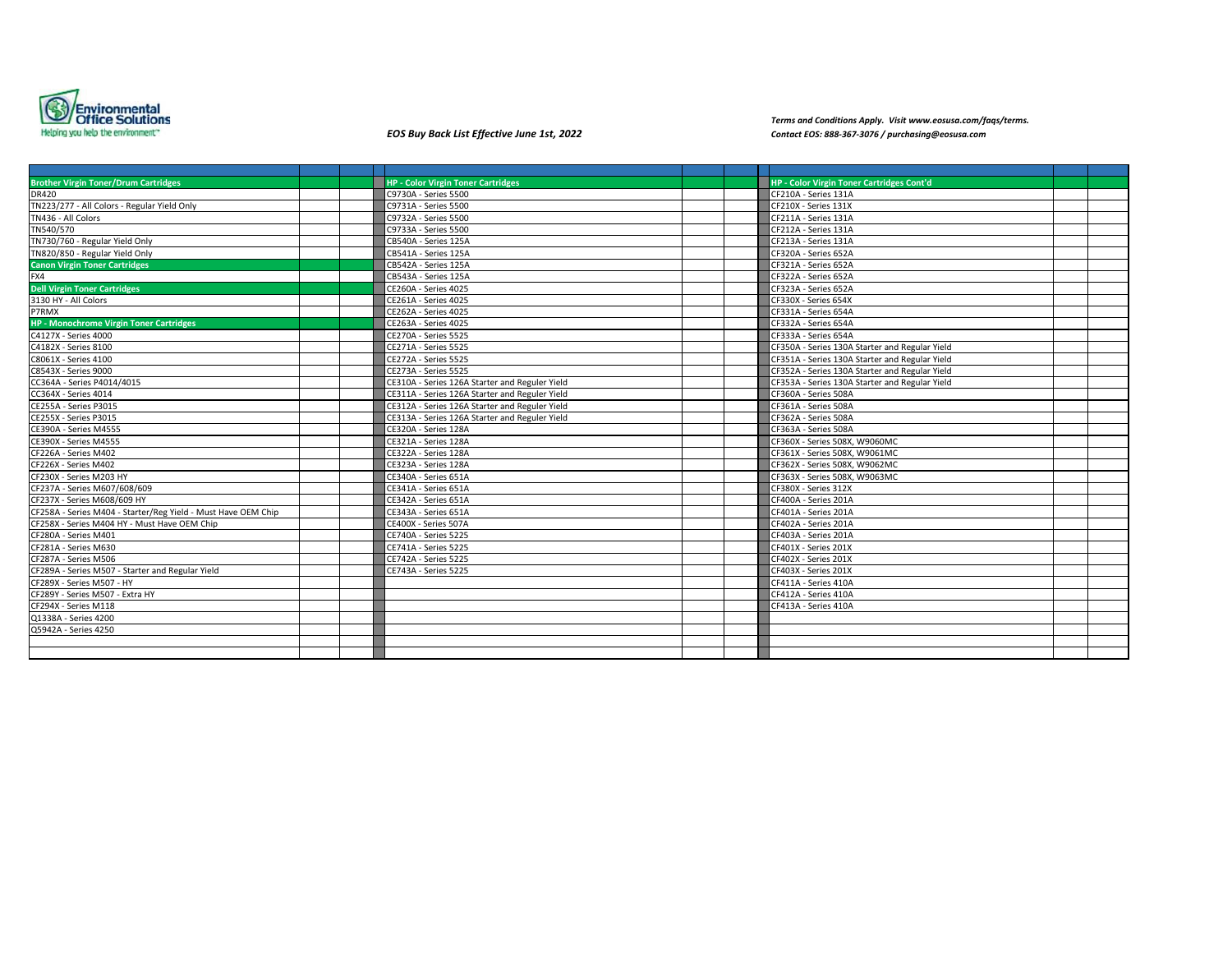

*Terms and Conditions Apply. Visit www.eosusa.com/faqs/terms. EOS Buy Back List Effective June 1st, 2022 Contact EOS: 888-367-3076 / purchasing@eosusa.com*

| <b>HP - Color Virgin Toner Cartridges Cont'd</b> | <b>HP - Color Virgin Toner Cartridges Cont'd</b>                     |  | <b>Xerox</b>                                          |  |
|--------------------------------------------------|----------------------------------------------------------------------|--|-------------------------------------------------------|--|
| CF411X - Series 410X                             | Q6460A - Series 4730                                                 |  | Phaser 3610                                           |  |
| CF412X - Series 410X                             | Q6461A - Series 4730                                                 |  | Phaser 3260                                           |  |
| CF413X - Series 410X                             | Q6462A - Series 4730                                                 |  | Phaser 3610 Drum (113R00773)                          |  |
| CF450A - Series 655A                             | Q6463A - Series 4730                                                 |  | Phaser 3260 Drum (101R00474)                          |  |
| CF451A - Series 655A                             | W2000A - Series 658A - All Colors - Must Have OEM Chip               |  | Phaser 5500 Drum (113R00670)                          |  |
| CF452A - Series 655A                             | W2000X - Series 658X - All Colors - Must Have OEM Chip               |  |                                                       |  |
| CF453A - Series 655A                             | W2020A - Series 414A - Non Starter - All Colors - Must Have OEM Chip |  |                                                       |  |
| CF470X - Series 657X, W9030MC                    | W2021A - Series 414A - Non Starter - All Colors - Must Have OEM Chip |  |                                                       |  |
| CF471X - Series 657X, W9031MC                    | W2022A - Series 414A - Non Starter - All Colors - Must Have OEM Chip |  | <b>Non Virgin Toner Cartridges - All OEM Types</b>    |  |
| CF472X - Series 657X, W9032MC                    | W2023A - Series 414A - Non Starter - All Colors - Must Have OEM Chip |  | CF237A - Series M607/608/609 NV                       |  |
| CF473X - Series 657X, W9033MC                    | W2020X - Series 414X - Must Have OEM Chip                            |  | CF237X - Series M608/609 HY NV                        |  |
| CF460X - Series 656X, W9000MC                    | W2021X - Series 414X - Must Have OEM Chip                            |  | CF258A - Series M404 NV - Must Have OEM Chip          |  |
| CF461X - Series 656X, W9001MC                    | W2022X - Series 414X - Must Have OEM Chip                            |  | CF258X - Series M404 HY NV - Must Have OEM Chip       |  |
| CF462X - Series 656X, W9002MC                    | W2023X - Series 414X - Must Have OEM Chip                            |  | CF289A - Series M507 NV - Must Have OEM Chip          |  |
| CF463X - Series 656X, W9003MC                    | W2060A - Series 116A - All Colors - Must Have OEM Chip               |  | CF289X - Series M507 HY NV - Must Have OEM Chip       |  |
| CF500A - Series 202A                             | W2110A - Series M255 - All Colors - Must Have OEM Chip               |  | CF289Y - Series M507 Extra HY NV - Must Have OEM Chip |  |
| CF501A - Series 202A                             | W2110X - Series M255 - All Colors - Must Have OEM Chip               |  | Q1338A - Series 4200 NV                               |  |
| CF502A - Series 202A                             | W2120A - Series M554 - All Colors - Must Have OEM Chip               |  |                                                       |  |
| CF503A - Series 202A                             | W2120X - Series M554 - All Colors - Must Have OEM Chip               |  | <b>Fusers</b>                                         |  |
| CF500X - Series 202X                             | W2310A - Series M155 - All Colors - Must Have OEM Chip               |  | FUSER 5525                                            |  |
| CF501X - Series 202X                             | <b>Lexmark Virgin Toner Cartridges</b>                               |  | <b>FUSER M4555/4559</b>                               |  |
| CF502X - Series 202X                             | CS421 Black                                                          |  | <b>FUSER M521/525</b>                                 |  |
| CF503X - Series 202X                             | CS421 Cyan                                                           |  | FUSER M552                                            |  |
| CF510A - Series 204A                             | CS421 Magenta                                                        |  | FUSER M600/601/602/603                                |  |
| CF511A - Series 204A                             | CS421 Yellow                                                         |  | FUSER M608                                            |  |
| CF512A - Series 204A                             | MS410 -Lexmark and like brands including Dell, IBM, Ricoh            |  | <b>FUSER M712/725</b>                                 |  |
| CF513A - Series 204A                             | MS710 -Lexmark and like brands including Dell, IBM, Ricoh            |  | FUSER M775                                            |  |
| Q5950A - Series 4700                             | MS821 -Lexmark and like brands including Dell, IBM, Ricoh            |  | <b>FUSER M806/830</b>                                 |  |
| Q5951A - Series 4700                             | <b>Samsung</b>                                                       |  |                                                       |  |
| Q5952A - Series 4700                             | MLTD203                                                              |  |                                                       |  |
| Q5953A - Series 4700                             |                                                                      |  |                                                       |  |
| Q6000A - Series 2600                             |                                                                      |  |                                                       |  |
| Q6001A - Series 2600                             |                                                                      |  |                                                       |  |
| Q6002A - Series 2600                             |                                                                      |  |                                                       |  |
| Q6003A - Series 2600                             | <b>HP - Virgin Inkiet Cartridges Cont'd</b>                          |  |                                                       |  |